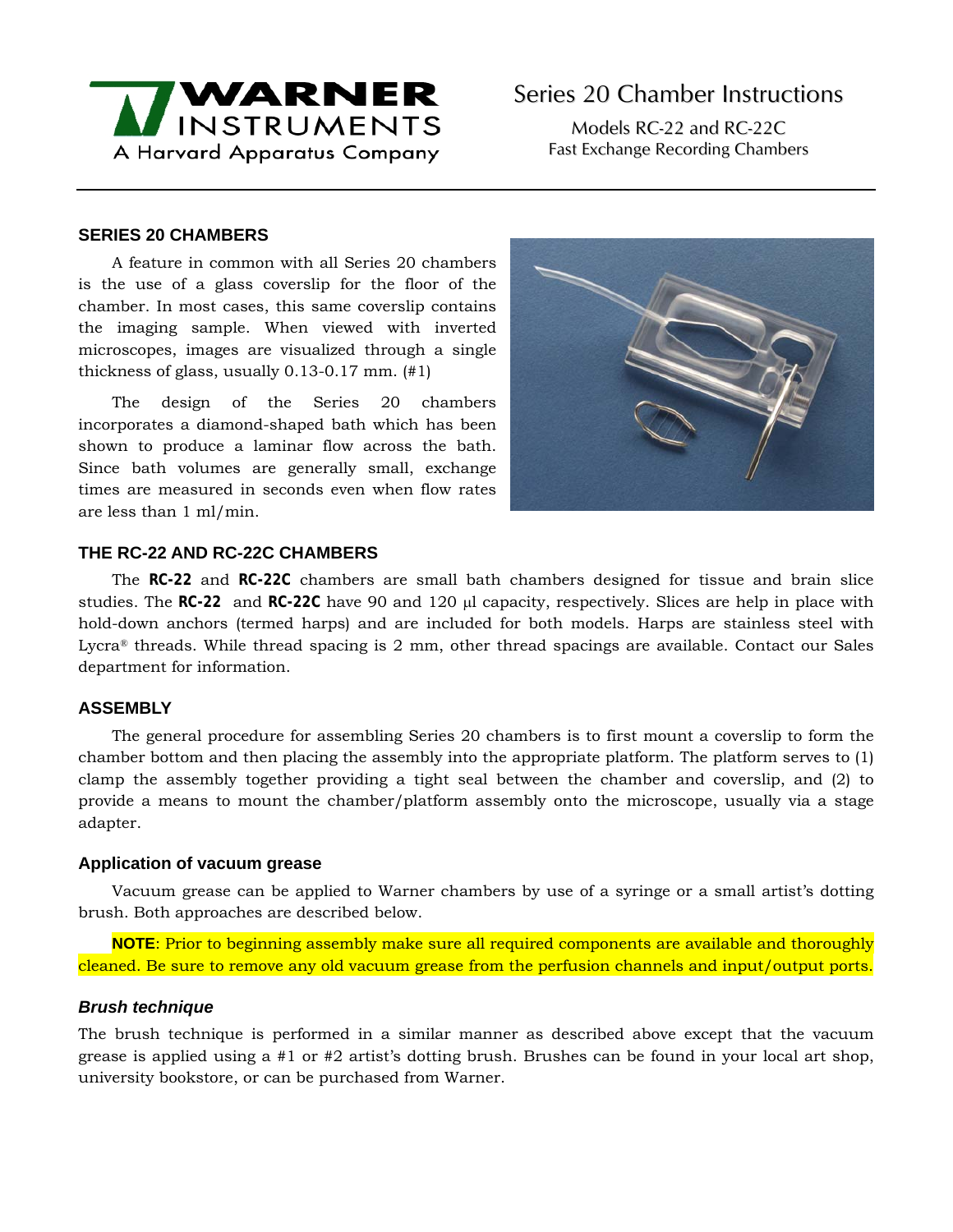# **NOTE**: We suggest the brush technique since the resultant application of vacuum grease is more precise.

## *Syringe technique*

Begin by loading a 1cc syringe with a small quantity of vacuum grease. The use of a needle is unnecessary and undesirable.

Using the syringe, apply a small bead of grease to the chamber as described below. Evenly distribute the grease by placing a spare coverslip into place and gently pressing it into position.

Remove and discard the spare coverslip and clean away any grease which may have entered the bath area. Pay particular attention to the perfusion input and outlet ports since the presence of grease in these areas will impede the flow of perfusate.

## **Assembling the Chamber**

- 1. Using the brush or the 1 cc syringe, apply a small bead of grease to the coverslip groove on the *bottom of the chamber.*
- 2. Evenly distribute the grease around the seat by placing an appropriately sized (22 mm square or 22 x 40 mm rectangular) glass coverslip onto the chamber bottom and gently pressing it into position.
- 3. Remove and discard this coverslip.
- 4. Inspect the chamber and remove any grease from the bath area and perfusion ports.
- 5. The chamber is now primed and ready to accept the bottom coverslip.

NOTE: You may wish to first test fit a coverslip to determine the best amount of grease to apply.

Chamber Assembly Clamp Screw The chamber is prepared by applying a thin bead of vacuum Side Clamp grease to the chamber bottom. The sample coverslip (sample side up) is then attached to the chamber. This assembly is then placed in the platform and Chamber clamped to provide a seal between coverslip and chamber. Mounting on the microscope is done with the Cover Glass appropriate stage adapter. The installation is completed by connecting the perfusion lines Platform and any heater cabling Heating required. Elemen Assembly of the closed type **Stage** chambers includes installation Adapter of the top coverslip which  $\circledcirc$ precedes the steps outlined above.

Installing the chamber bottom and mounting into the platform

- 1. Place a clean coverslip onto the *bottom of the chamber* and gently press it into place to form a secure attachment. Take care to avoid breaking the coverslip or smearing vacuum grease over the 'window' area.
- 2. Check that the coverslip is seated properly and that the perfusion ports are not occluded.
- 3. Place the chamber/coverslip assembly into a **P-1, PH-1** or **PM-1** platform.
- 4. Slide the platform side clamps into place and if using a **P-1** or **PH-1** platform, tighten the assembly together using the 4 Phillips-head screws.

Pre-filling the perfusion lines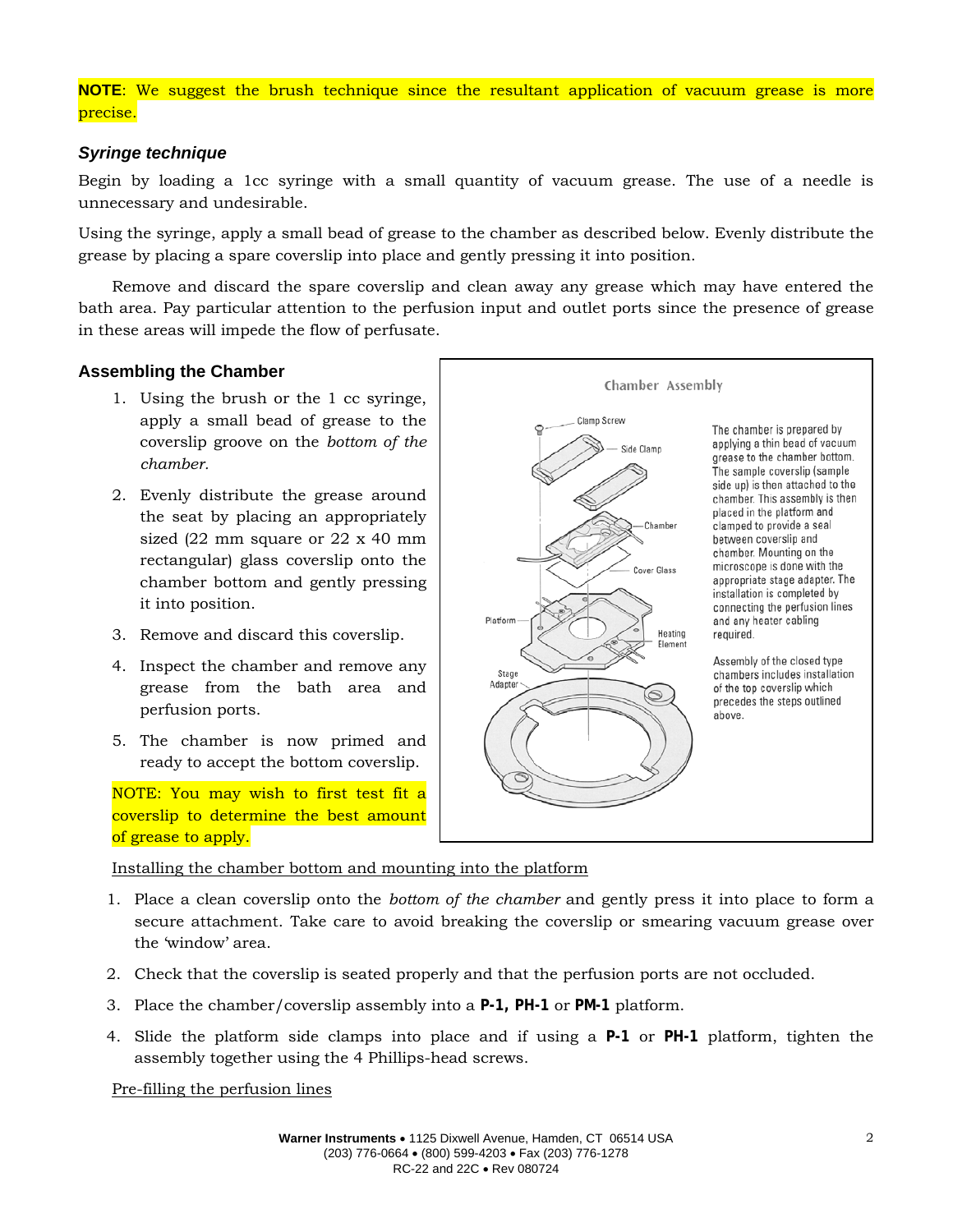- 1. Perfusing solution is delivered through 1/16" OD polyethylene tubing which is attached to the inlet port.
- 2. Make attachments to the chamber as described in the section labeled 'Perfusion' and run a small amount of perfusate through both the inlet and exit ports.

## **Mounting onto the microscope**

The assembled Series 20 chamber/platform can be mounted directly onto a microscope stage if the stage is both flat and has a cutout smaller than the platform. In most cases, however, the stage cutout is larger than the platform necessitating the use of a stage adapter. In addition, a stage adapter is highly recommended if the platform is to be heated since it provides insulation between the platform and microscope stage.

Warner Instruments stocks stage adapters for most popular microscopes (*see* Appendix A) and we will custom manufacture adapters for special applications. Contact our Sales Department for details.

## **PERFUSION**

Perfusate is delivered to the chamber through 1/16" OD polyethylene tubing (**PE-160**, available from Warner Instruments). A tubing sample is inserted into the chamber during shipping to identify the input port. Insertion of perfusion tubing to the input port can be greatly simplified by cutting the end of the tube on a bias rather than with a square face. We recommend pre-filling tubing with buffer before insertion as this will reduce the occurrence of bubbles in the flow path.

## **Fluid control**

Solution source selection and rate of delivery can be of either of manual or automatic design and is left to the user. However, Warner Instruments manufactures several perfusion control systems (e.g., the valve-driven **VC-6** and **VC-8** Control Systems, both of which can be used for this application). Finally, a reference by Trese Leinders-Zufall describing the advantages of various perfusion control systems is available for download from the related files section of this product's page on our website. You can find this and other references at http://www.warneronline.com/product\_info.cfm?id=733.

#### **Multiple perfusion solutions**

Warner Instruments multi-port manifolds (**MP Series**) can be used to connect up to 8 solution lines to the **Series 20** chambers. Input and output ports on the **MP series** manifolds are designed to accept PE-160 tubing. Tubing ends should be cut on an angle before insertion and pushed in as far as they will go. Air can be removed from each feed line by pre-filling with its appropriate solution. Finally, the manifold output tube is attached to the input port of the chamber. We recommend making the connection between the manifold exit port and chamber input port as short as possible to minimize solution exchange times.

#### **Suction/Level control**

Removal of solution from Series 20 chambers is usually performed by aspiration. We recommend the use of a vacuum trap to avoid introduction of aspirant into your house vacuum lines. In general, suction tubing is installed in a slot in the suction reservoir wall allowing adjustment of the fluid level in the main body of the chamber. Adjust the vacuum until the suction rate is equal to the flow rate into the chamber.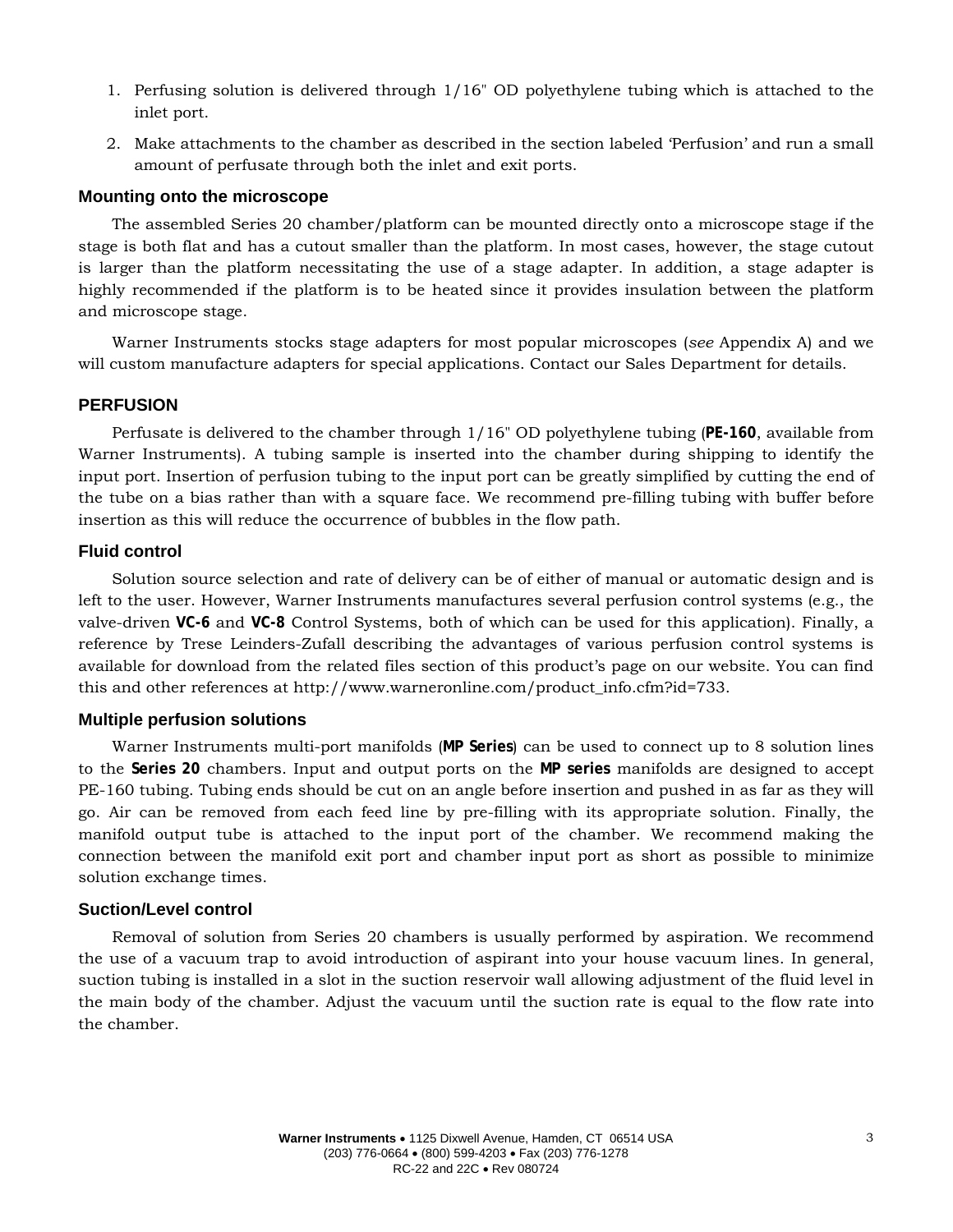## **PLATFORM HEATING**

A general discussion regarding issues surrounding heating of solutions and Warner platforms is available for download on our website. (http://www.warneronline.com/product\_info.cfm?id=747)

#### **Monitoring the heat**

Heat is transferred to the aluminum platform from a pair of 20  $\Omega$  power resistors, one mounted on each side of the platform. Heater platforms are supplied with a thermistor assembly and non-heater platforms can be upgraded by ordering a **CC-28 Cable Assembly**. The temperature of the platform is monitored by measuring the platform thermistor resistance and adjusting the voltage to the heaters. A second temperature sensing device, such as a thermistor, can be placed in the bath to directly monitor the solution temperature.

Automatic heat control is achieved by using either a Warner **TC-324B** or **TC-344B** Temperature Controller (single or dual channel models, respectively). These devices allow either the platform or solution thermistor to be selected as the control sensor. The desired temperature is set and automatically maintained at less than 1°C deviation.

#### **Thermistor information**

The maximum temperature rating of the supplied thermistor is 60°C. The thermistor assembly is inserted into the small hole drilled in the side of the platform.

NOTE: If the thermistor fits loosely in the hole, use a drop of oil (immersion or mineral), or alternatively vacuum grease, to insure good thermal transfer.

#### **MAINTENANCE**

Cleaning of polycarbonate chambers should be performed using a dilute detergent solution. Alternatively, Warner instruments has developed a trisodium phosphate (TSP) wash protocol which gives very good results. Contact our Technical Support staff or download the protocol in PDF format from our website. (http://www.warneronline.com/pdf/whitepapers/cleaning\_plastic.pdf)

NOTE: Do not use alcohol, ether or other solvents on plastic parts. Solvents may be used on the anodized surfaces of the platforms. All chamber parts may be autoclaved.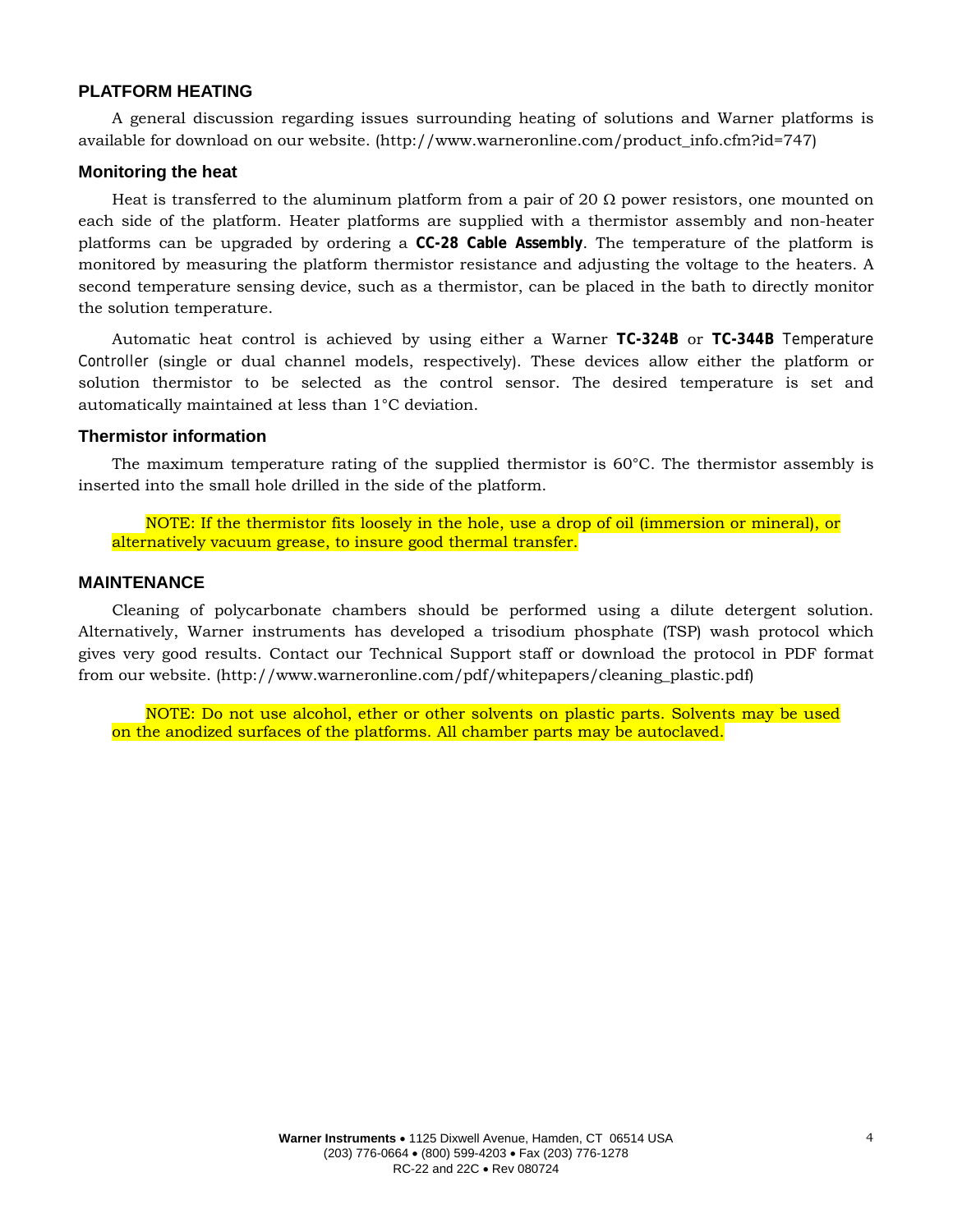## **APPENDIX**

## **A. Warner Stage Adapters**

Warner Instruments carries an extensive line of stage adapters for our Series 20 chambers and we are constantly adding new adapters as microscope manufacturers add to or modify their product lines. Please contact our offices if you do not find an adapter for your microscope in the list below. You may also want to check our website (http://www.warneronline.com/product\_info.cfm?id=711) to see if an adapter has been added since this manual was printed.

|                                         | <b>Manufacturer Microscope Model</b>                  | <b>Stage Adapter</b> | Order No. |
|-----------------------------------------|-------------------------------------------------------|----------------------|-----------|
| <b>Nikon</b>                            | Nikon Diaphot / TE200 / TE300 / TE2000                | <b>SA-NIK</b>        | 64-0291   |
|                                         | Nikon TMS with 8x12 cm Cutout                         | SA-TMS/8             | 64-0292   |
|                                         | Nikon TMS with 9x13 cm Cutout                         | SA-TMS/9             | 64-0293   |
|                                         | Nikon E400 / E600 / E800                              | SA-20UU              | 64-0298   |
|                                         | Nikon Eclipse TS100                                   | <b>SA-TS100</b>      | 64-0340   |
| <b>Olympus</b>                          | Olympus IMT                                           | SA-OLY               | 64-0294   |
|                                         | Olympus BX-40 / BX-50 / BX-51 / BX-61                 | SA-20UU              | 64-0298   |
|                                         | Olympus IMT-2 / IX-50 / IX-70 / IX-71 / IX-51 / IX-81 | SA-OLY/2             | 64-0295   |
|                                         | Burleigh Gibraltar Stainless Steel Stage              |                      |           |
| Leica                                   | Leica-MicroSystems DMIL with Object Guide             | SA-20LZ              | 64-0296   |
|                                         | Leica-MicroSystems DMIRB/E with Plane Stage           |                      |           |
|                                         | Leica-MicroSystems DMIRB/E                            | <b>SA-20L3P</b>      | 64-0301   |
|                                         | with 3-plate Mechanical Stage                         |                      |           |
| <b>Zeiss</b><br><b>Prior &amp; Ludl</b> | Zeiss Axiovert with 85x130 Mechanical Stage           | SA-20KZ              | 64-0297   |
|                                         | Zeiss Axiovert 100M, 200M                             |                      |           |
|                                         | Zeiss Axiovert with 211x230 Specimen Stage            | SA-2017              | 64-0296   |
|                                         | Zeiss Axiovert 25, 35, 100, 200                       |                      |           |
|                                         | Zeiss Axioskop with 75x30 Mechanical Stage            | SA-20UUZ             | 64-0336   |
|                                         | Zeiss Axioskop LSM 510                                |                      |           |
|                                         | Zeiss with 3-plate Mechanical Stage                   | SA-20L3P             | 64-0301   |
|                                         | Prior & Ludl Motorized Stage on Upright Scope         | SA-20PL              | 64-0299   |
|                                         | Prior & Ludl Motorized Stage on Inverted Scope        | SA-20PLI             | 64-0300   |
| HAI                                     | HAI 900 Inverted Microscope                           | <b>SA-HAI 900</b>    | 64-0302   |
| <b>Burleigh</b><br>Gibraltar            | Burleigh Gibraltar Stainless Steel Stage              | SA-OLY/2             | 64-0295   |
|                                         |                                                       |                      |           |
|                                         | Burleigh Gibraltar Aluminum Stage                     | SA-OLY/3             | 64-0386   |

**NOTE:** Warner Instrument **Series P** or **Series PH** platforms are designed to fit the Zeiss 76x26 microscope slide frame (#471719) without the use of a stage adapter. **All Series PM** platforms require a stage adapter. In general, all heater platforms work best with an insulating material between the platform and frame.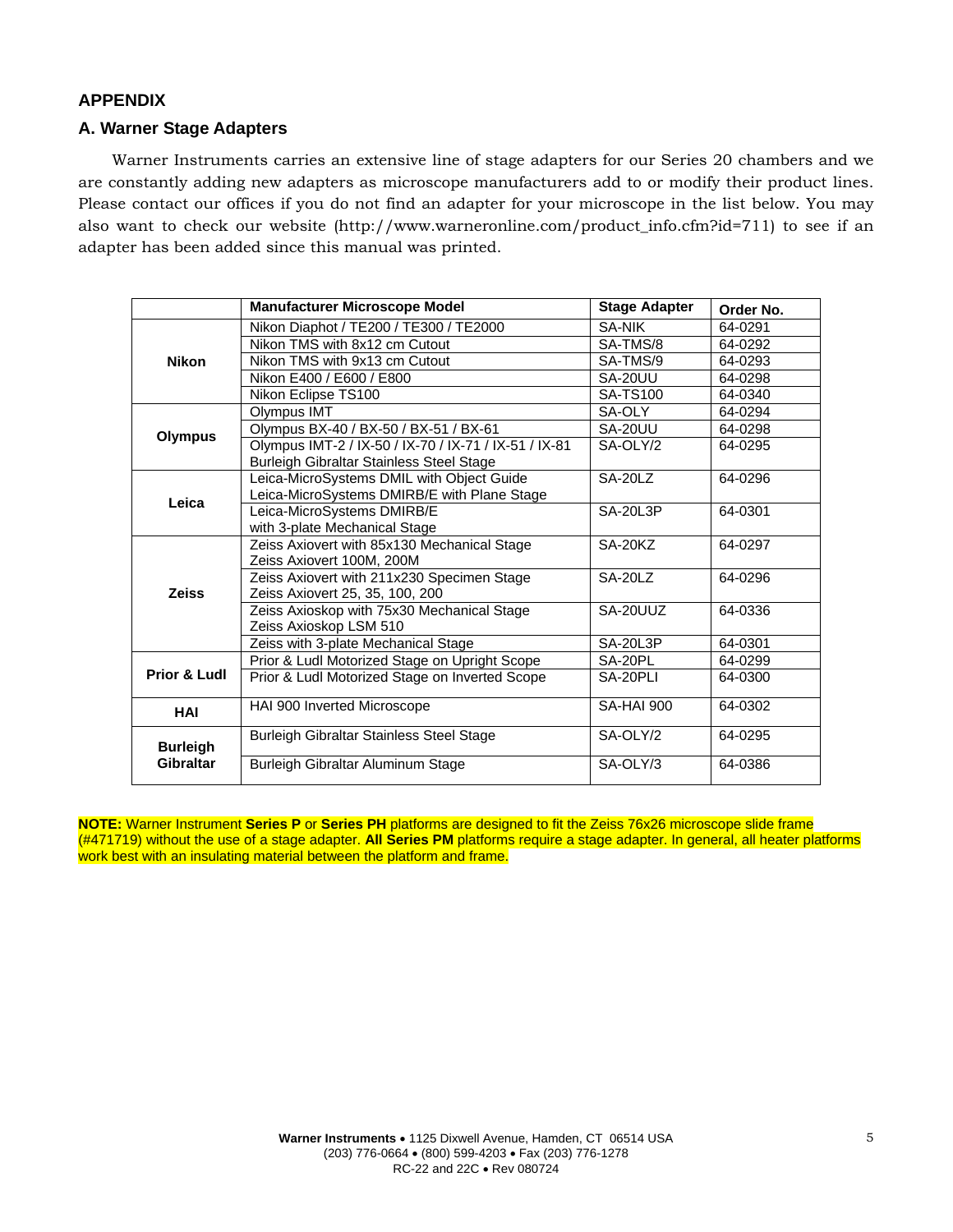# **B. Chamber supplies/spare parts**

We stock a large selection of supplies for use with Warner chambers. A partial listing of several parts are shown below. Please consult our catalog or website for items not included. Contact our Sales Department for special needs or prices.

| <b>Part Number</b>                                  | Order No. | <b>Description</b>                                                                        | Qty/pkg        |  |
|-----------------------------------------------------|-----------|-------------------------------------------------------------------------------------------|----------------|--|
| #1 Coverslips                                       |           |                                                                                           |                |  |
| CS-22/40                                            | 64-0707   | 22 mm x 40 mm rectangle (for RC-21, 21A, 22, 22C,<br>23, 23D, 24, 24E, 26 & 26G chambers) | 50             |  |
| <b>Polyethylene Tubing</b>                          |           |                                                                                           |                |  |
| PE-160/10                                           | 64-0755   | 0.045" x 0.062" (ID x OD) tubing (1.57mm x 1.14mm)                                        | 10 ft. (3.3 m) |  |
| PE-160/100                                          | 64-0756   | 0.045" x 0.062" (ID x OD) tubing (1.57mm x 1.14mm)                                        | 100 ft.(33 m)  |  |
| <b>Platforms</b>                                    |           |                                                                                           |                |  |
| $P-1$                                               | 64-0277   | P-1 platform for Series 20 chambers, non-heater                                           | 1              |  |
| <b>PH-1</b>                                         | 64-0284   | PH-1 platform for Series 20 chambers, heater                                              | 1              |  |
| <b>PM-1</b>                                         | 64-1526   | PM-1 Chamber platform with magnetic clamps                                                | 1              |  |
| <b>Replacement/Spare Parts for Heater Platforms</b> |           |                                                                                           |                |  |
| <b>CC-28</b>                                        | 64-0106   | <b>Heater Cable Assembly</b>                                                              | 1              |  |
| <b>TS-60P</b>                                       | 64-0269   | Replacement Control Thermistor                                                            | 1              |  |
| <b>TS-70B</b>                                       | 64-0276   | <b>Replacement Monitor Thermistor</b>                                                     | 1              |  |
| <b>Multi-Perfusion Zero Dead Space Manifolds</b>    |           |                                                                                           |                |  |
| $MP-2$                                              | 64-0206   | 2 input, 1 output                                                                         | 1              |  |
| $MP-3$                                              | 64-0207   | 3 input, 1 output                                                                         | 1              |  |
| $MP-4$                                              | 64-0208   | 4 input, 1 output                                                                         | 1              |  |
| $MP-5$                                              | 64-0209   | 5 input, 1 output                                                                         | 1              |  |
| $MP-6$                                              | 64-0210   | 6 input, 1 output                                                                         | 1              |  |
| $MP-8$                                              | 64-0211   | 8 input, 1 output                                                                         | 1              |  |
| <b>Accessories</b>                                  |           |                                                                                           |                |  |
| 111-Kit                                             | 64-0378   | Silicone Lubricant Kit                                                                    | 1              |  |

# **C. Comments**

1) Best temperature regulation is achieved by preheating your solution with an in-line heater (e.g., Warner **Fast-flow SH-27B** or **Slow-flow SF-28**) in addition to directly warming the chamber platform.